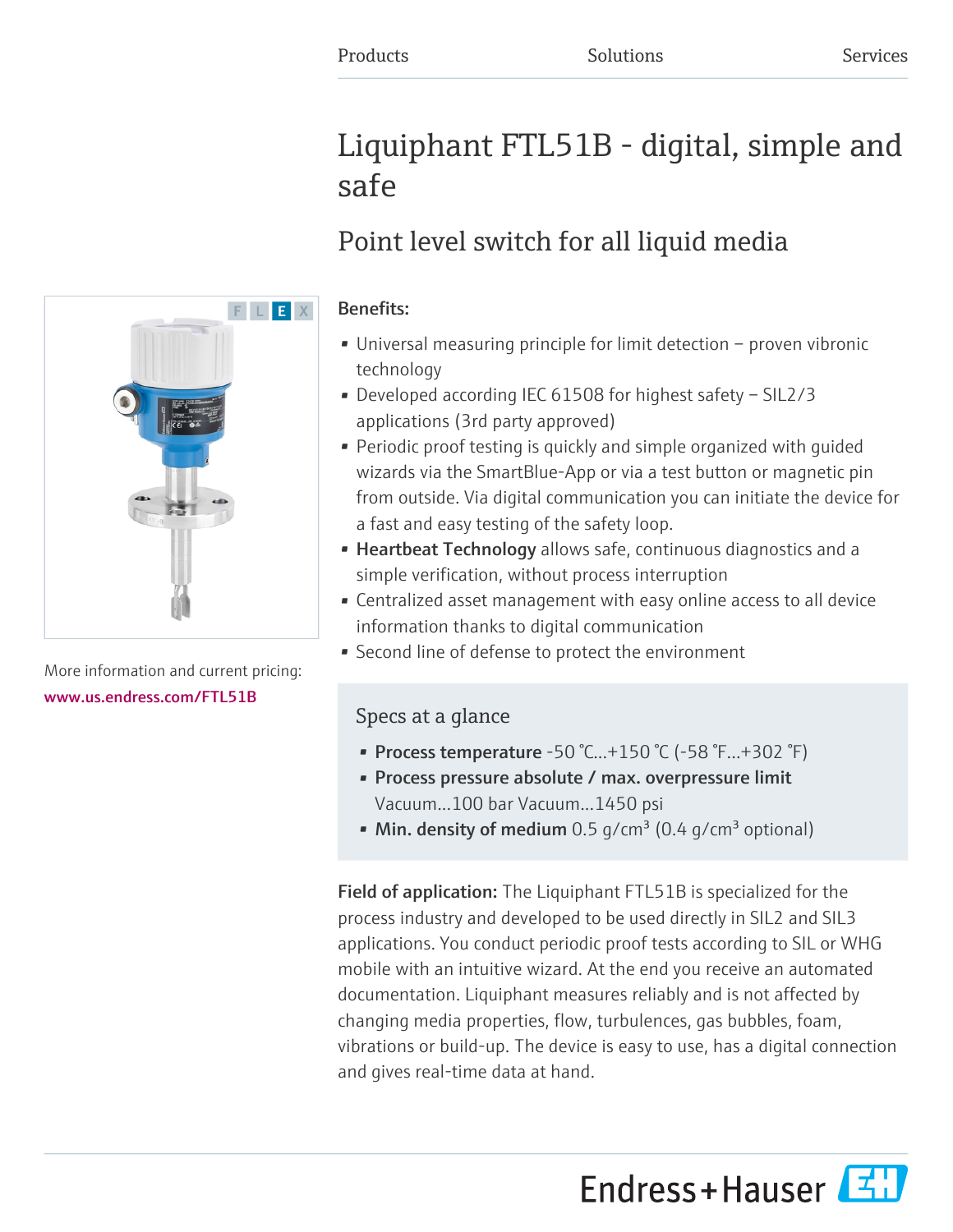# Features and specifications

Point Level / Liquids Measuring principle

Vibration Liquids

#### Characteristic / Application

Compact vibronic device with an optional pipe extension up to 6 m (19.7 ft); Modular housing concept; Wide range of certificates

#### Specialities

Heartbeat Technology, Bluetooth® Operation and maintenance SmartBlue App, LED Module, RFID TAG for easy identification, Second line of defense, Ambient temperature down to -50°C (-60°C optional), Temperature spacer for high process temperature, Plug and play functionalities

#### Supply / Communication

19...253V AC / 2-wire, 10...55V / DC-PNP 3-wire, 9...20V DC with relay DPDT, 19...253V AC or 19...55V DC with relay DPDT, NAMUR, PFM

#### Ambient temperature

 $-60 °C...+70 °C$ (-51 °F...+158 °F)

#### Process temperature

-50 °C...+150 °C (-58 °F...+302 °F)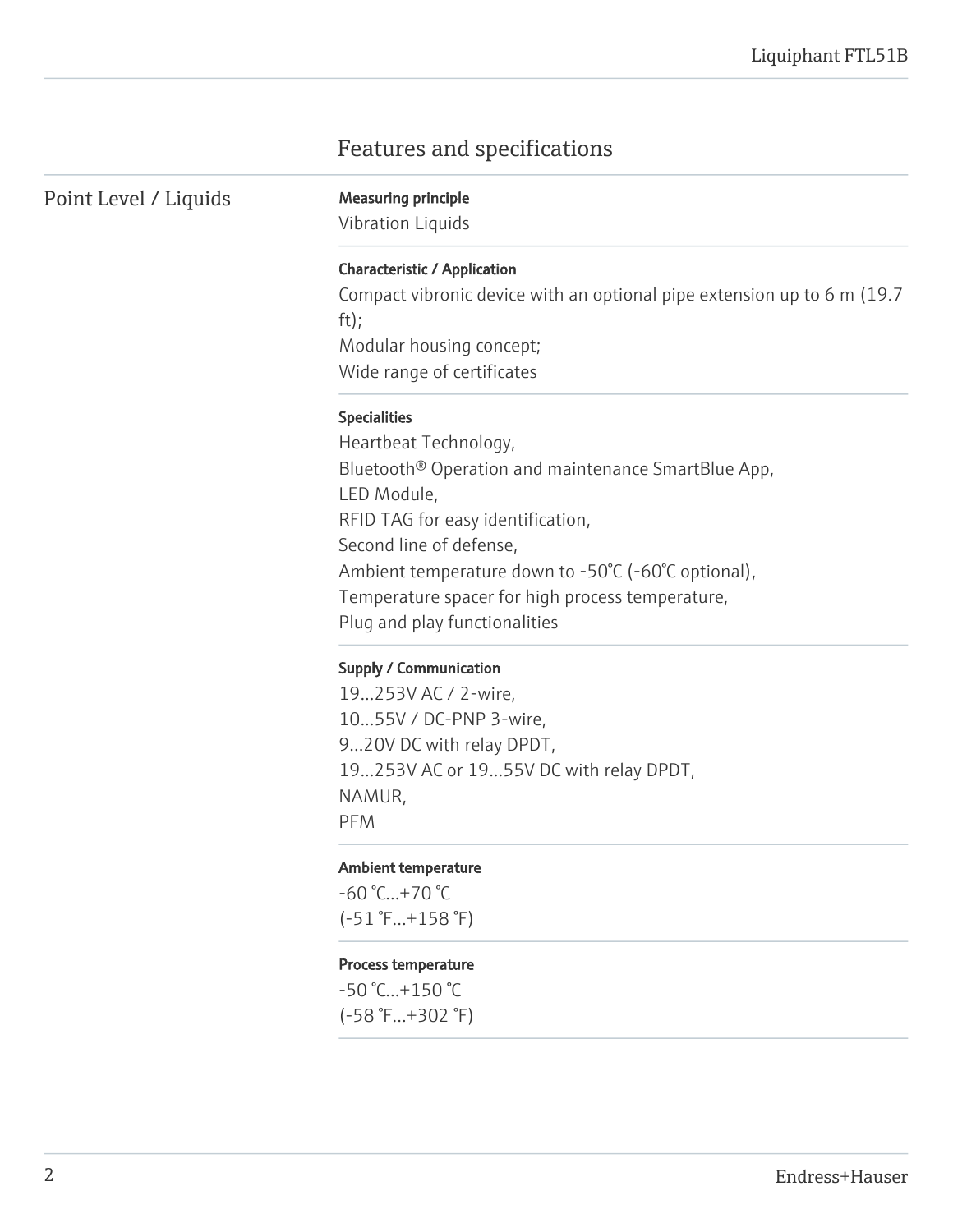# Point Level / Liquids

## Process pressure absolute / max. overpressure limit

Vacuum...100 bar Vacuum...1450 psi

# Min. density of medium

 $0.5$  g/cm<sup>3</sup>  $(0.4 g/cm<sup>3</sup>$  optional)

# Main wetted parts

316L Alloy

## Process connection

Threads: G3/4A, G1A, R3/4", R1, NPT3/4, NPT1 Flanges: DN25...DN100 ASME 1"...4" JIS 25A...100A

## Process connection hygienic

Tri-Clamp ISO2852

# Sensor length

Up to 6 m (19.7 ft)

# Communication

2-wire direct load DC-PNP 3-wire Relays NAMUR PFM Bluetooth® wireless technology

# Certificates / Approvals

ATEX, IEC Ex, CSA, NEPSI, KC, JPN Ex, INMETRO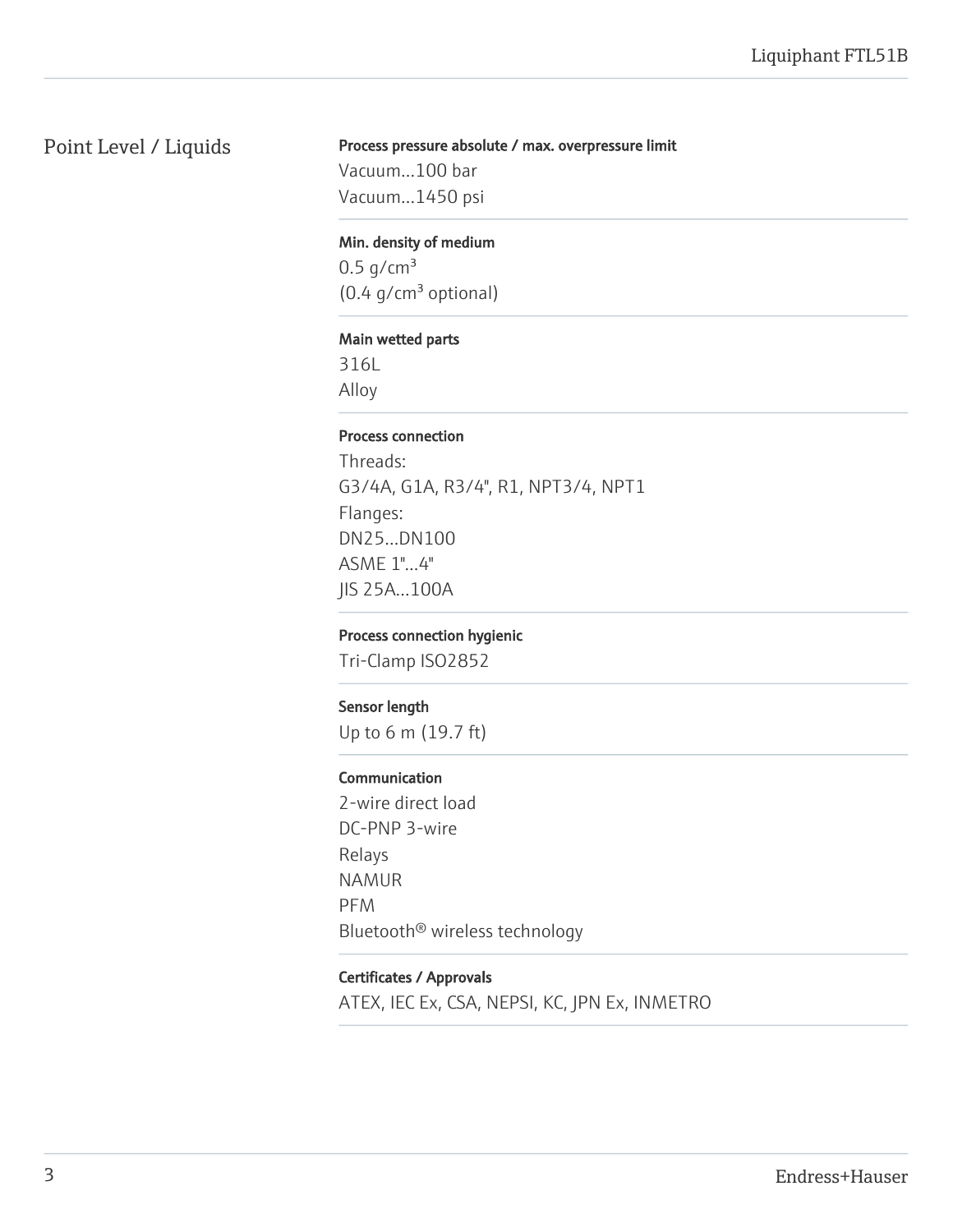# Point Level / Liquids

Safety approvals

Overfill protection WHG SIL2/ SIL 3 according to IEC 61508

# Design approvals

EN 10204-3.1 NACE MR0175, MR0103 ASME B31.3 Process Piping AD2000 **CRN** AD 2000

# Marine approval

ABS/ LR/ BV/ DNV GL

# **Options**

Heavy duty stainless steel housing

# **Components**

FTL325P Interface PFM FTL325N Interface NAMUR

Density Measuring principle

Vibration Density

Product Headline Liquiphant with Density Computer FML621

# Characteristic / Application

Compact vibronic device with an optional pipe extension up to 6 m (19.7 ft), Modular housing concept, Wide range of certificates

# Ambient temperature

-60 °C...+70 °C (-51 °F...+158 °F)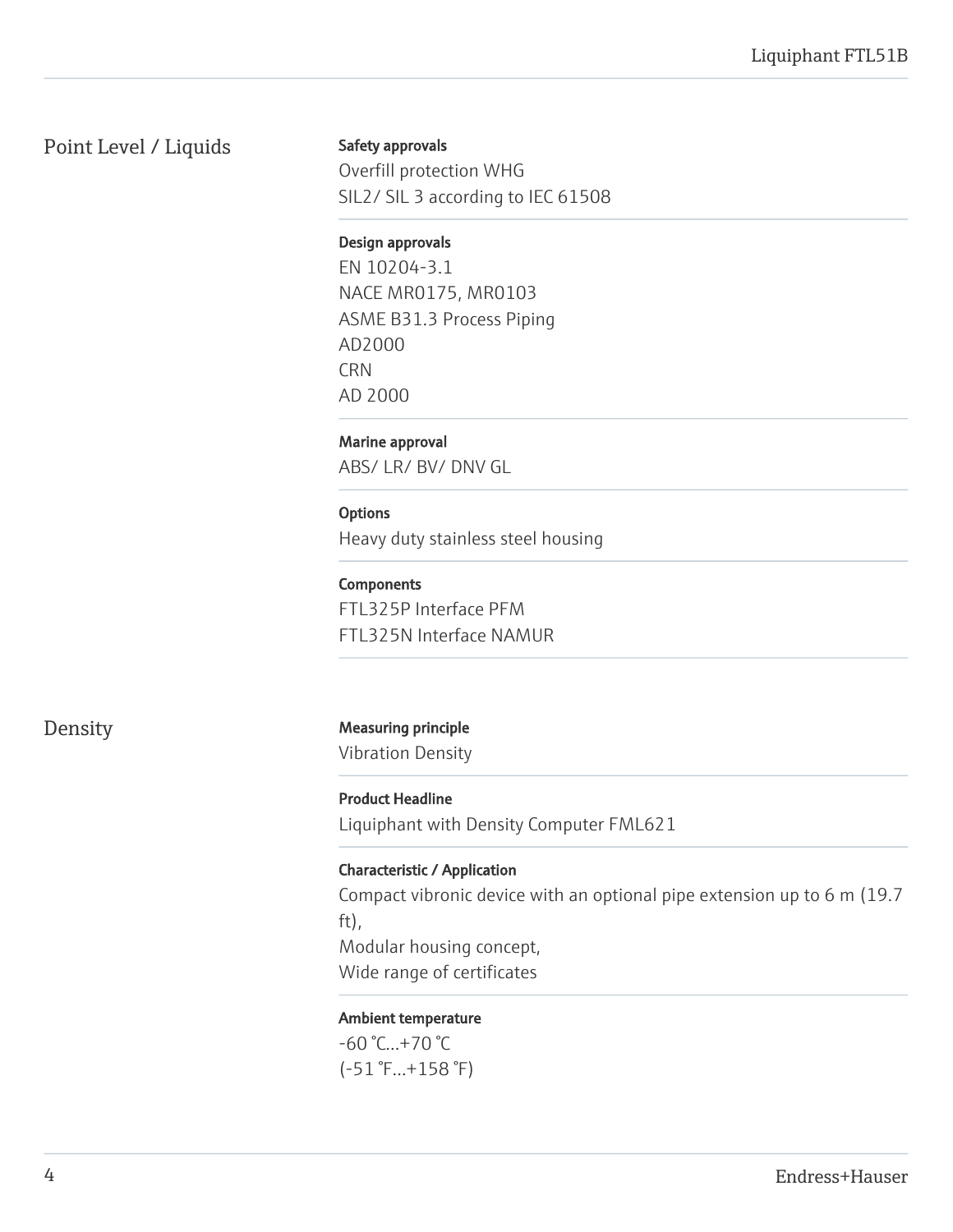# Density

#### Process temperature

-50 °C...+150 °C (-58 °F...+302 °F)

#### Process pressure absolute

Vacuum...100 bar Vacuum...1450 psi

#### Wetted parts

316L Alloy

#### Sensor length

Up to 6 m (19.7 ft)

#### Certificates / Approvals

ATEX, IEC Ex, CSA, NEPSI, KC, JPN Ex, INMETRO

#### Specialities

Heartbeat Technology, Bluetooth® Operation and maintenance SmartBlue App, LED Module, RFID TAG for easy identification, Second line of defense, Ambient temperature down to -50°C (-60°C optional), Temperature spacer for high process temperature, Plug and play functionalities

#### **Components**

Density Computer FML621

#### Measuring range

Density range:  $0.3$  to 2 g/cm<sup>3</sup>

#### Other approvals and certificates

Overfill protection WHG SIL2/ SIL 3 according to IEC 61508